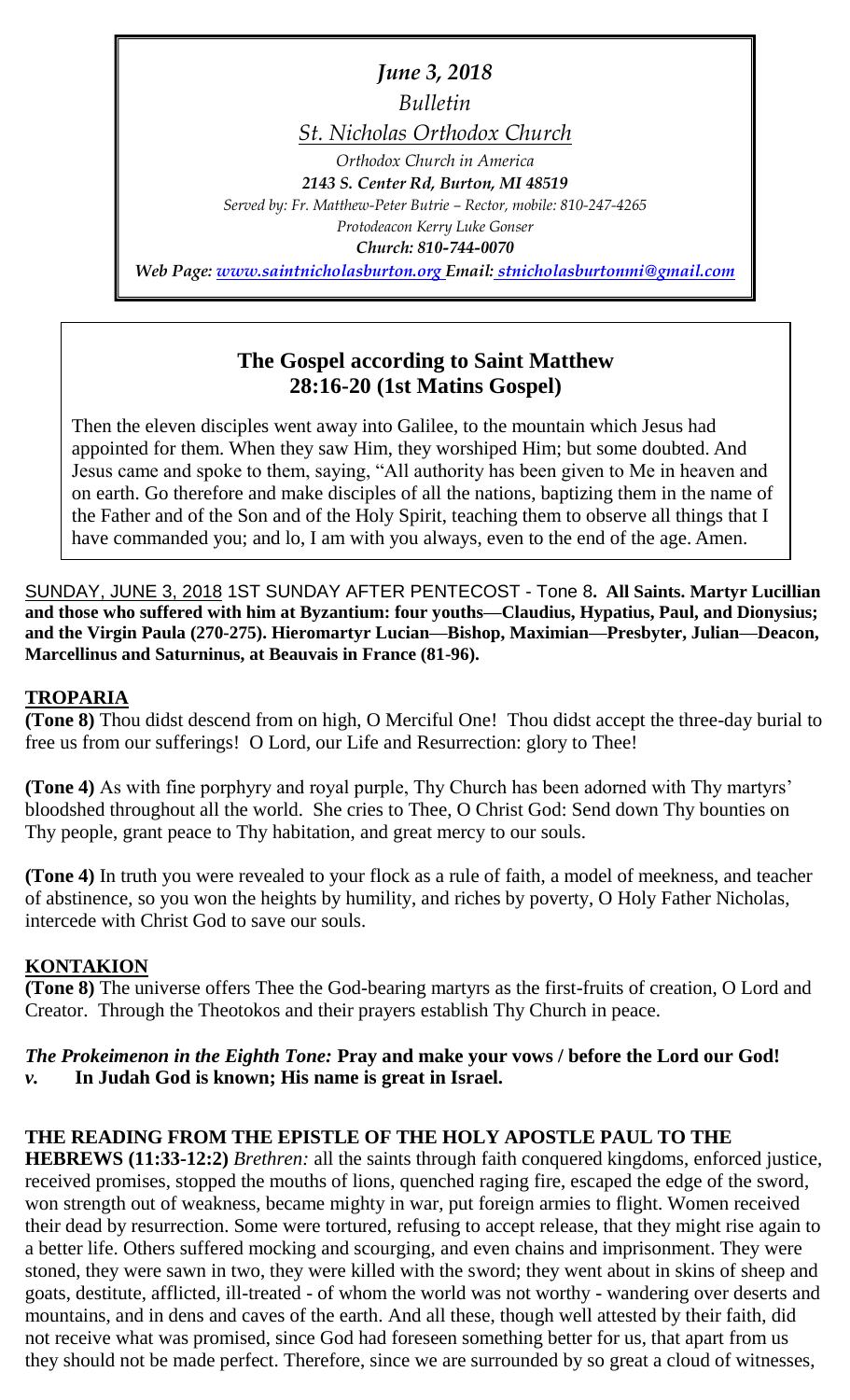let us also lay aside every weight, and sin which clings so closely, and let us run with perseverance the race that is set before us, looking to the pioneer and perfecter of our faith – Jesus.

### *Alleluia, Tone 4*

### *v:* **The righteous called, and the Lord heard them.**

*v:* **Many are the afflictions of the righteous; but the Lord delivers them out of them all.**

**THE HOLY GOSPEL ACCORDING TO MATTHEW (10:32-33, 37-38; 19:27-30)** At that time, Jesus said to His disciples: "So everyone who acknowledges me before men, I also will acknowledge before my Father who is in heaven; but whoever denies me before men, I also will deny before my Father who is in heaven. He who loves father or mother more than me is not worthy of me; and he who loves son or daughter more than me is not worthy of me; and he who does not take his cross and follow me is not worthy of me." Then Peter said in reply, "Lo, we have left everything and followed you. What then shall we have?" Jesus said to them, "Truly, I say to you, in the new world, when the Son of man shall sit on his glorious throne, you who have followed me will also sit on twelve thrones, judging the twelve tribes of Israel. And every one who has left houses or brothers or sisters or father or mother or children or lands, for my name's sake, will receive a hundredfold, and inherit eternal life. But many that are first will be last, and the last first."

### **COMMUNION HYMN**

Rejoice in the Lord, O you righteous! Praise befits the just! Alleluia, Alleluia, Alleluia!

The "Heavenly King" prayer/hymn is commonly translated into English with "spirit of truth" or "the Spirit of truth". Both translations miss a definite article in the original Greek: "the Spirit of **the** Truth" (τὸ Πνεῦμα **τῆς** ἀληθείας). Why does it matter? Because the Truth is not a statement, but a person, Christ (cf. John 14:6 "Jesus said to him, 'I am the Way, and the Truth, and the Life…").

The Spirit is called here the Spirit of Christ, not the Spirit of a formulaic statement. By not understanding this, we are bound to keep repeating the wrong question "**What** is truth?" (John 18:38)–without a definite article!–and not finding an answer, with the Answer standing right in front of us.

The following quote from Fr. Lev Gillet is perfectly on point: *Jesus did not say: 'I am showing you the way.' He said: 'I am the way.' He did not say, 'I am teaching you the truth.'; He said, 'I am the truth.' He did not say, 'I am giving you life'; He said, 'I am the life.' St. Paul will often speak of Christ in like terms: Christ is my life, He is our sanctification, our justice. We can speak of Christ in substantives, because He is the very substance of all good things, of all gifts. In Jesus a living person has replaced the law. It is no longer because of a written commandment that I shall shun murder and adultery, but because a person, Jesus Christ, has spoken, has lived and died in a way which henceforth constitutes the eternal model. Jesus abolishes and at the same time perfects the law. Like the river which flows into the seas, each drop of water which was in the river maintains its existence in the womb of the sea, but the river, as a river, no longer exists.* (A Monk of the Eastern Church, *Jesus: A Dialogue with the Savior* [Educational Resources, 1990], 29)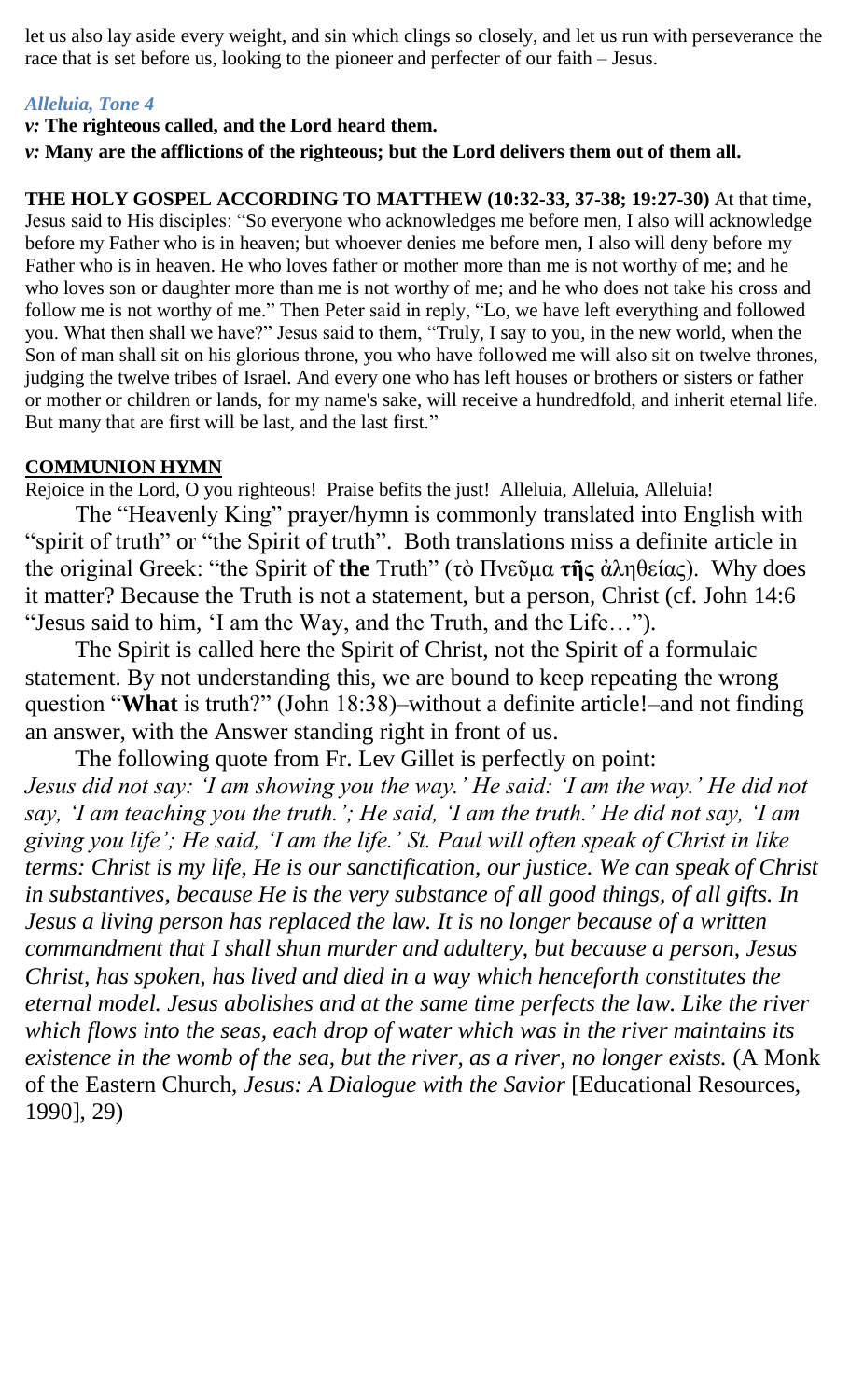#### June 3, 2018

### ခရွိက ခရွိက ခရွိက သူမြို့ အသို့ အသို့ အသို့ အသို့ အသို့ အသို့ အသို့ အသို့ အသို့ အသို့ အသို့ အသို့ အသို့ အသို့

#### **CANDLE INTENTIONS FOR THE HEALTH AND BLESSINGS OF**  Congratulations Arielle & Matt Miller on the birth of their daughter Mila Alison Allison Borkovich Andrew Panoff JoAnn & Johnny Fr. Tom, Fr. Dimitri, Fr. Anthony, Aaron, Rimi, Reggie, Allen, Deborah, JoAnn, Luba, Kosta, Jimmy, Laurie, David, Helen, Anna, Walt, Vladimir, Dorothy, Michael, Allison, Stojan, Mira, Bosa, Jeanette, Christopher, Nicholas, Margaret, Joseph, Greg, Gladys, my family and friends Joe Tome Special Intention Joe Tome Alex & Eleni Alex & Magda Popoff Rimi Abu Aita, Andrew Panoff, Linda Branoff & Anna Branoff (State of Adams family For my family; Andrew, Madeline, Jack & the Panoff family Lucy Hogg Lucy Hogg Happy Anniversary Angelo & Christine (50 yrs.) Mira & Stojan Health & God's blessings for the Panoff family Mira & Stojan

#### **CANDLE INTENTIONS FOR BLESSED REPOSE**

Peter Popoff & John Naum Alex & Magda Popoff Memory Eternal~Violet Economou and the state of the state of the Mira & Stojan

#### **ETERNAL LIGHT AT THE ALTAR**

Katelyn Price on her graduation Her family

# ခရွို့က ခရွိက သန္တို့က ခရွိက သန္တို့က သန္တို့က သန္တို့က သန္တို့က သန္တို့က သန္တို့က သန္တို့က သန္တို့က သန္တို့က

**WELCOME** to all our friends and visitors. Please join us in our fellowship hall.

**COFFEE & DONUTS** are provided today by the family of Faouzi Ghantous for his one year memorial.

**SPECIAL PARISH MEETING TODAY** The sole purpose of this meeting is to elect two lay delegates for the 6<sup>th</sup> Diocesan Congress-Sobor to be held immediately prior to the Diocesan Conference on June 30. **We have two nominees to fill the two delegate positions available: Sharon Jernigan and J. Joseph Tome.** The purpose of the Congress-Sobor is to approve a revised Constitution that has been aligned with the revised Statute of the Orthodox Church in America, among other amendments. The letter of the Archbishop announcing the Congress-Sobor, its agenda, the present and proposed Constitutions are posted on the bulletin board in the hall.

**MACEDONIAN OPEN GOLF SCRAMBLE** The 38th Macedonian Open Golf Scramble will be held this year on Monday, June 18th at the Flint Elks Golf Club. Once again that is the Monday after Father's Day and would make a great Father's Day gift.

Everyone is encouraged to help out in any way they can. There are many sponsorship opportunities for Families and individuals who would like to support the event, from signs wishing "good luck" to signs "in memory" of a loved one. A sign sponsorship is a great advertising opportunity for any business. Whether it's for your business or one that you frequent, we encourage everyone to participate in getting new sign sponsors this year.

The Macedonian Open is our biggest fundraiser and we are hoping for an even bigger and better turnout this year. If you have any questions or know of someone who would like to help, please contact Angelo Panoff (angelo.panoff@stifel.com or 810-249-6031), Christine Panoff (capanoff@umflint.edu or 810-232-4868), Linda Branoff (branoff721@aol.com or 810-964-3654), George Branoff (george.branoff27@frontier.com or 810-252-5395) or Chris Nedanis (cned77@gmail.com or 810-877-0889).

#### **HOW CAN I HELP? I DON'T GOLF.**

- Donate money for prizes-any amount you can give would be very much appreciated to offset the cost of buying prizes.
- $\bullet$  Donate a gift card-we are looking for gift cards to give as prizes in the amount of \$20 or \$25 similar to these: Visa gift cards, Meijer, Dunham's, Gas Cards, Restaurant cards, or any establishment you frequent.
- Donate a prize-donate a prize, whether it's golf related or not; or ask a business you frequent to make a donation (such as a gift card)
- $\div$  Join us for dinner